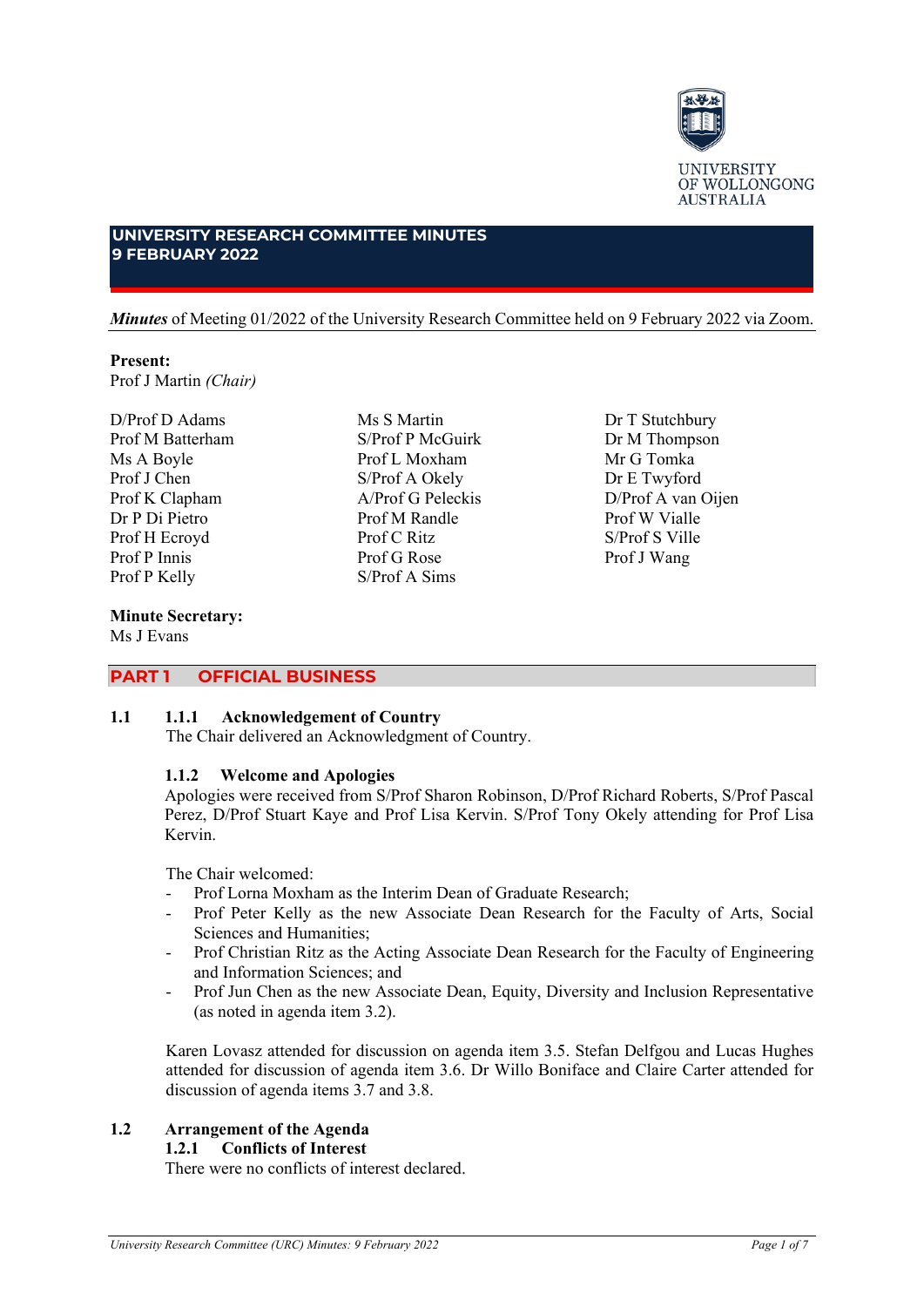# **1.2.1 Starring of Items**

Agenda items 1.1, 1.2, 1.5, 3.2, 3.3, 3.4, 3.5, 3.6, 3.7 and 3.8 were starred for the meeting.

# *Resolved (01/2022)*

*That the University Research Committee adopt the draft resolutions for the un-starred items.*

# **1.3 Minutes of the Previous Meeting**

### *Resolved (02/2022)*

*That the minutes of the previous meeting held on 2 November 2022, be confirmed and signed as a true record.*

# **1.4 Business Arising from the Minutes**

There was no business arising from the minutes.

#### **1.5 Chair's Business**

# **New Appointments**

Professor Sean Brawley, Pro Vice-Chancellor (Strategy and Planning) reporting directly to the Vice-Chancellor. This role will assist the University Executive in achieving of UOW's academic objectives through the provision of strategic planning and vision setting across the academic functions of the University. Prof Brawley commenced on 31 January.

Professor Louise Hickman, Pro Vice-Chancellor (Health - Sydney campuses), reporting to the Senior Deputy Vice-Chancellor & Senior Vice-President (Innovation, Enterprise & External Relations). This role will develop strategies for expanding UOW's Health focused Sydney Metropolitan Campuses at Liverpool and Loftus. Prof Hickman commences in March.

#### **University Research Commercialisation Action Plan**

The Government released the University Research Commercialisation (URC) Action Plan on 2 February 2022, tied to \$2.2 billion of funding over 11 years. The ARC has also today announced the introduction of three new Industry Fellowship Schemes as part of the URC Plan: an Early Career Researcher Industry Fellowship, a Mid-career Researcher Industry Fellowship and an Industry Laureate Fellowship. The DVCR&I and D-RKET will be co-hosting an online information session on 24 February to discuss the Action Plan and what is being done at UOW.

#### **Research Infrastructure Advisory Group**

The Dean Research Knowledge Exchange and Translation provided a short update, advising the first meeting of this group will be held on 16 February. The group has a wide representation across the university and will report to the URC and the People & Culture Committee. The Committee will conduct a UOW research infrastructure audit and develop a management plan outlining infrastructure priorities over the next 5 years, with the intention to inform annual funding requests for research infrastructure.

#### **University Global Partnership Network Conference (UGPN)**

The University Global Partnership Network (UGPN) virtual conference will be held from 15- 25 March 2022. The conference brings together delegates from UGPN member institutions to promote and facilitate innovative collaborations in research and education. Live content is scheduled between 8am and 9am each day. The first three days will showcase cutting-edge research and sector innovation across our Research Themes. Attendees will then be invited to select from concurrent workshops and panel sessions on a range of topics.

#### **Indigenous Research Strategy Update**

Following last October's successful Indigenous Research Strategy Workshop, a draft Strategy is being developed by the Aboriginal and Torres Strait Islander Research Strategy Committee,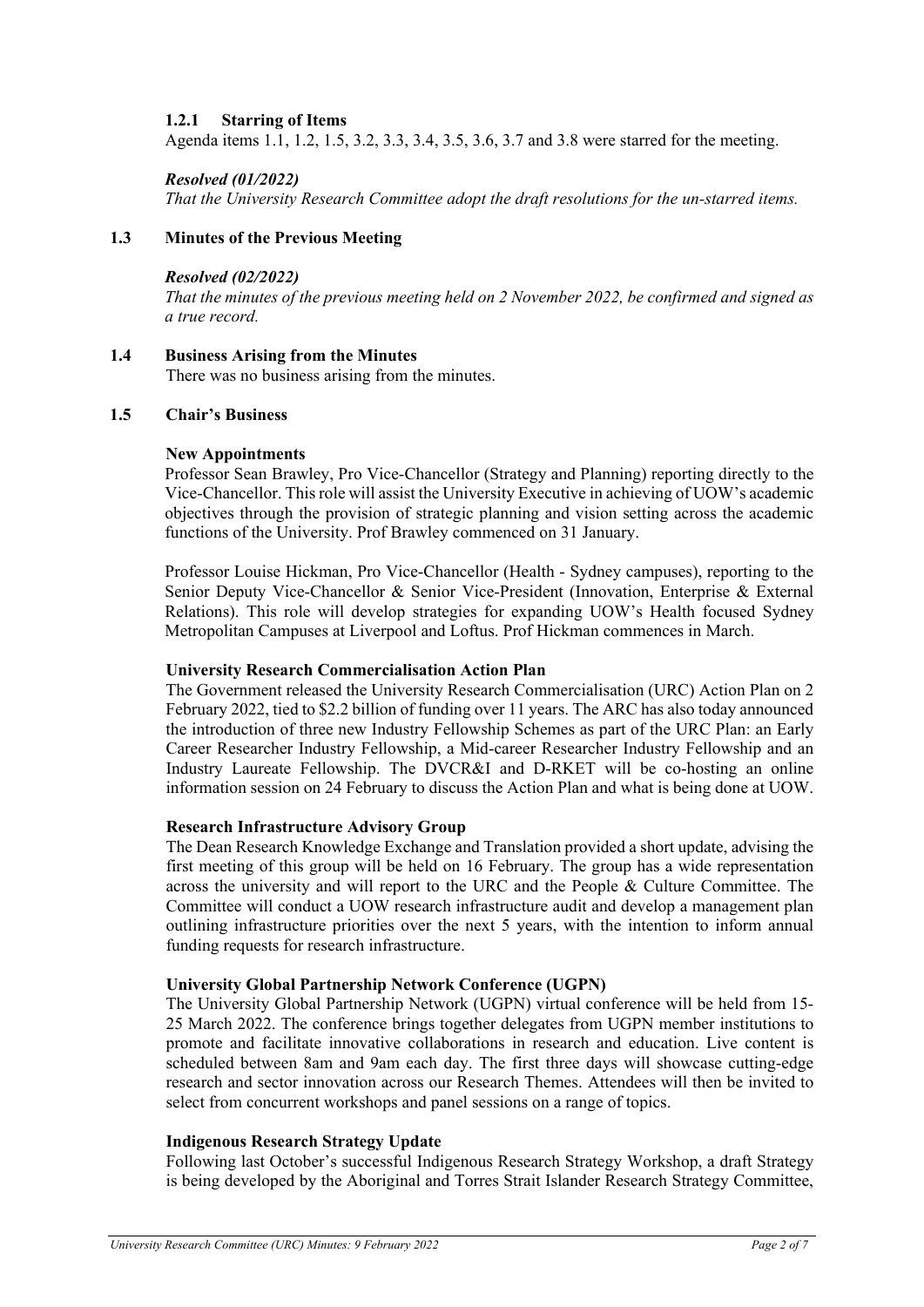based on workshop outcomes where participants discussed and presented ideas on three topics: Indigenous Research Excellence at UOW; Building the Pipeline: Indigenous Research Careers; and Researching with Respect. A follow-up workshop to refine the draft strategy and set priorities is scheduled for 5 April, with Faculty-based consultations during February. It is anticipated that a Draft Strategy will be available for consultation in July, with the Strategy to be finalised by the end of 2022.

### **Research Centre and Institute Framework Review Update**

Based on feedback provided by the Review Working Group, the timeline for the Review was extended:

- Phase 1 (Current Framework Review): October 2021 April 2022; and
- Phase 2 (New Framework Design & Implementation): April September 2022

Phase 1 of the Review involves information gathering, benchmarking and University-wide consultations. Consultations close on 18 February, with activities so far completed:

- Focus Groups and Institute/Centre Directors meetings, with 130 staff participating including EMCRs, HDR Students and Institute/Centre leaders; and
- Staff surveys which received 145 responses.

The next Working Group meeting will be held in March 2022.

#### **Research Performance Policy Review Update**

Consultation sessions were held during November and December with Faculty Research Committees and Heads of School. Two all-staff information sessions have also been held. In response to preliminary feedback, research benchmarking dashboards have been developed for each faculty, school and academic level to visualise individual performance and review against proposed targets. The consultation period closes on 11 February and as of 1 February there have been 67 responses received. A number of policy changes and key issues have been identified and these will be presented to the Working Group on 22 February for consideration.

#### **CERL Fellowships**

The COVID-impacted Emerging Research Leaders Scheme (CERLS) Executive Committee met on 24 January to consider 21 nominations received, awarding 12 fellowships (although one was not taken up after receiving a lectureship at Curtin University). The success rate for the scheme was 57%, with total funding awarded of \$1.04 million.

#### **Research Block Grant Funding**

Discussions are continuing regarding the centralisation of RBG funding. 2022 is a second transition year, with a view to maintaining the same level of research support within Faculties in 2022 as was provided in 2021, harmonising these as much as possible, and implementing new RAID internal research funding schemes (to be discussed at item 3.6) and frameworks going forward. Further details and updates will be provided as they take shape.

#### **PART 2 CONFIDENTIAL BUSINESS**

#### **There was no Confidential Business**

#### **PART 3 GENERAL BUSINESS**

#### **3.1 Research and Innovation Report**

#### *Resolved (03/2022)*

*That the University Research Committee note the Research and Innovation Report for the February 2022 URC Meeting, as provided in the agenda papers.*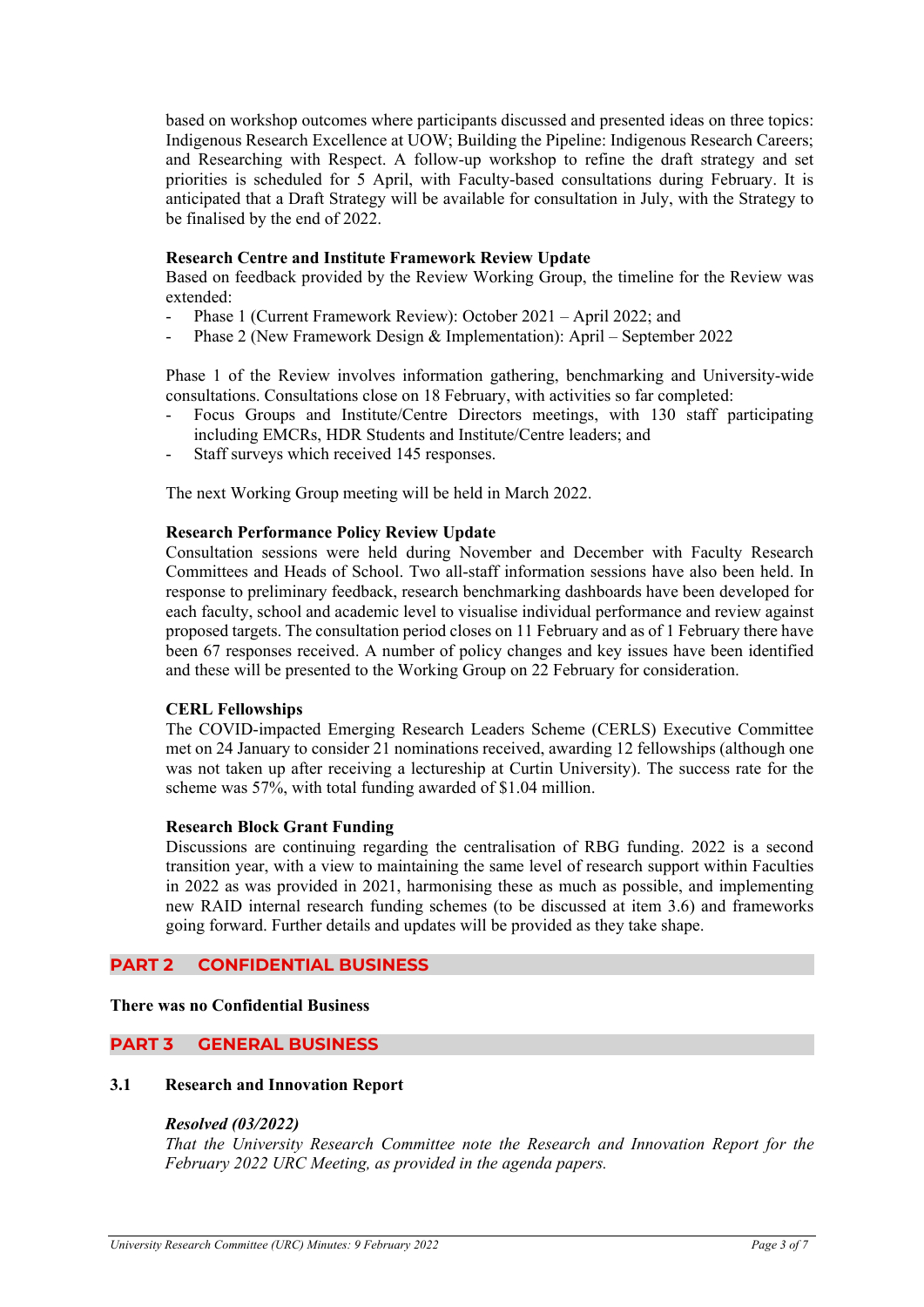# **3.2 Revised University Research Committee Terms of Reference**

#### *Resolved (04/2022)*

*That the University Research Committee endorse the Revised University Research Committee Terms of Reference, as provided in the agenda papers, and forward to Academic Senate for approval.*

# **3.3 Graduate Research Update**

The Interim Dean of Graduate Research (DGR) thanked everyone involved in supporting the One-UOW Transition and acknowledged A/Prof Corinne Cortese for her past and ongoing support. There are still challenges going forward: two positions vacant within the Graduate Research Team; a lot of staff have never met face to face due to COVID; and a number of the new staff have limited experience in graduate research support. Committee Members noted the following concern/suggestions:

- the link between the GRS and Future Students Team needs work; and
- HDR Training and its overlap between the GRS and Faculties should be assessed.

The I/DGR noted both of these items, further noting that Deputy Dean of Graduate Research would be best placed for discussions about HDR Training.

# *Resolved (05/2022)*

*That the University Research Committee note the Graduate Research Update, as provided in the agenda papers and as presented by the Interim Dean of Graduate Research, at the URC Meeting.*

# **3.4 Associate Deans (Research) Update**

The ADR AIIM congratulated recent successful ARC grantees from AIIM who have been awarded over \$1 million and advised that his role as interim ADR AIIM has been extended until December 2022.

The new ADR ASSH advised that he only started this role today and acknowledged the great work by the previous ADR, Prof Lisa Kervin, over a number of years.

The ADR BAL congratulated successful ARC grantees, specifically noting the ARC Indigenous Discovery Awarded to Dr Marlene Longbottom and Prof Kathleen Clapham of \$1.287 million. Congratulations also to A/Prof Shahriar Akter who was recently announced as a Highly Cited Researcher. The ADR BAL also provided a summary of the Early Career Academic Mentoring Program recently implemented within BAL.

The Acting ADR EIS advised that he commenced in the role on 1 February. Current priorities include working with the new AD-HDR of EIS regarding the division of responsibilities and reviewing the Visiting Researcher Program.

The ADR SMAH congratulated D/Prof Antoine van Oijen and his team for the recently awarded \$3.5 million contract over 2 years with a company based in the US. Thanks also to the Commercial Contracts team for all their work on getting this over the line. SMAH are also currently reviewing the division of responsibilities following the appointment of an AD-HDR. The DVCR&I further congratulated the SMAH ADR on recent entrepreneurial initiatives and scholarships for researchers to engage with iAccelerate.

#### *Resolved (06/2022)*

*That that the University Research Committee note the Associate Deans (Research) Update, as provided in the agenda papers, and as presented by the Associate Deans (Research), at the URC Meeting.*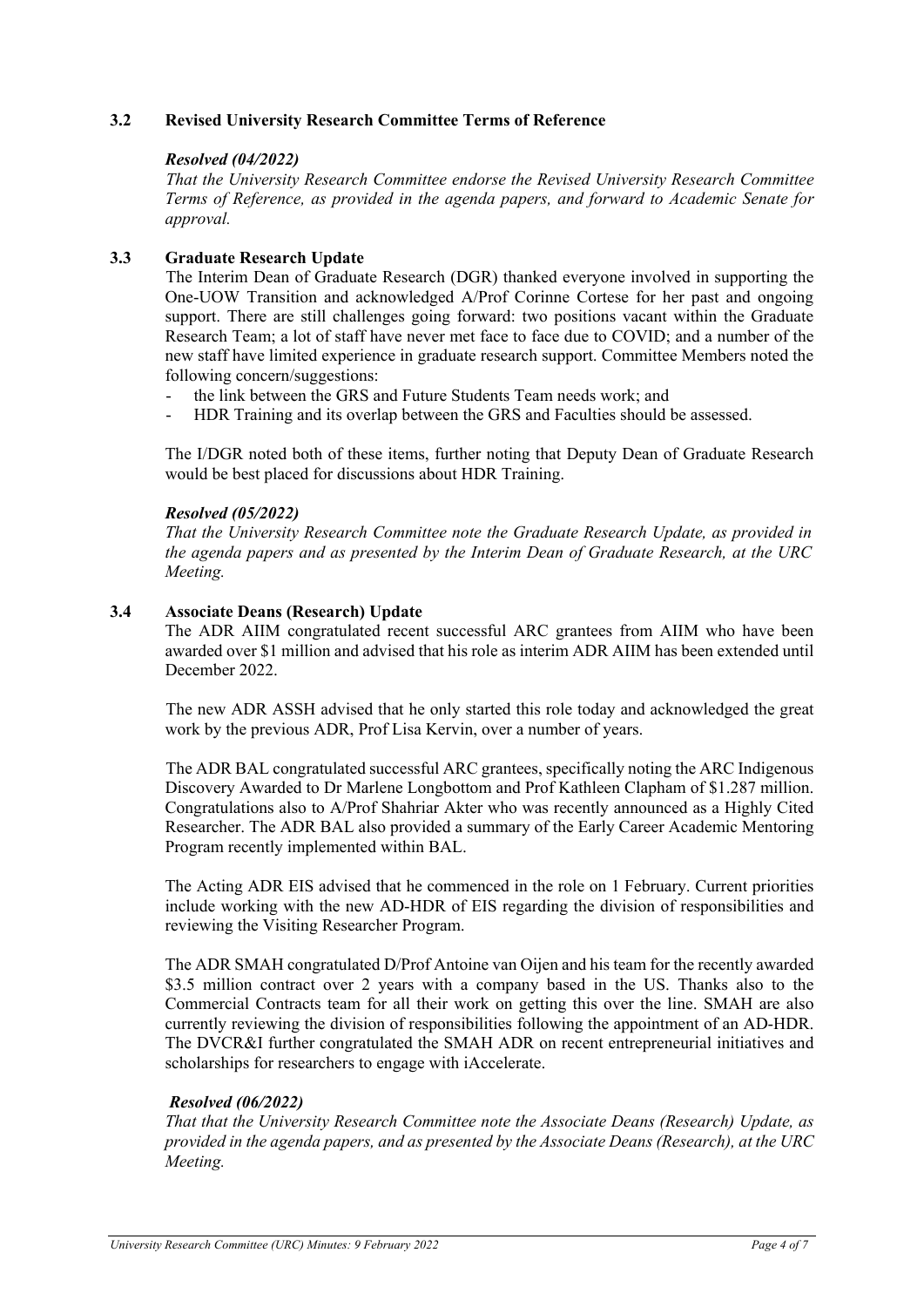# **3.5 UOW Internal Grant Schemes 2022**

The Manager Strategic Projects RSO shared a presentation (attached) with the Committee detailing the new UOW wide internal grant schemes to support research excellence and researcher career development, and the UOW Research Partnership Grant Guidelines. The Committee made suggestions/comments as follows:

- Open Access Scheme: could this be a rolling application scheme, rather than fixed dates? Could applications also be available to those that currently have a paper under consideration rather than only those approved for publication? Would it be possible to establish a list of high-impact journals that would "automatically qualify" reducing decision-making to "unusual" high-impact journals?
- Research Partnership Grants: is it possible to provide a link to the Foreign Influence Transparency Scheme?;
- In earlier discussions there was a HDR Travel scheme (run by the GRS) put forward as a possibility. The DVCR&I advised that this may still hopefully go ahead.

The RSO Manager Strategic Projects also asked the Committee about the EMCR Enabling Grant Scheme, and whether, based on feedback from the EC-DC Committee, the eligibility criteria should be extended to include casual employees. Given funding constraints, the DVCR&I noted that she would not be supportive of this, however asked the Committee to provide any feedback directly to the RSO following this meeting.

The Senior Manager, Innovation and Commercial Research gave a brief update on the UOW Pathfinder Program, noting that this scheme aligns with the Government's recently announced University Research Commercialisation Action Plan. UOW will providing a briefing of the Plan on 24 February.

The Director Research Services Office asked the Committee to provide any further feedback directly to the RSO following this meeting.

#### *Resolved (07/2022)*

*That the University Research Committee:* 

*(i) note the suite of new centralised internal grant schemes; and (ii) endorse the UOW Research Partnership Grant Guidelines 2022, including any agreed changes as discussed, as provided in the agenda papers.* 

#### **3.6 2022 ARC Discovery Project Outcomes for UOW**

The Associate Director, Research Grants & Development shared a presentation outlining UOW's recent ARC results for Discovery Projects (DP), Discovery Early Career Research Awards (DECRA), Discovery Indigenous and Linkage Project programs, and proposed strategies to improve DP results in the 2023 Funding Round. The Committee noted:

- We may need to rethink the decision to not provide cash support as researchers may be tempted to submit an application through another university that is providing a cash contribution, thus reducing UOW's share of funding;
- Item 3.2 (p. 58 limited use of central peer review), only 32 of 65 applicants accepted the offer of central peer review, how many of these were successful with their application? The RSO undertook to respond to this question directly following the meeting;
- The UOW ARC Academy is a great idea, however could UOW also think about spending money on hiring external peer reviewers? There is a limit to the expertise here at UOW and reviewers from other universities would be welcomed.

#### *Resolved (08/2022)*

*That the University Research Committee note the UOW ARC Discovery Projects Outcomes for UOW Report, as provided in the agenda papers.*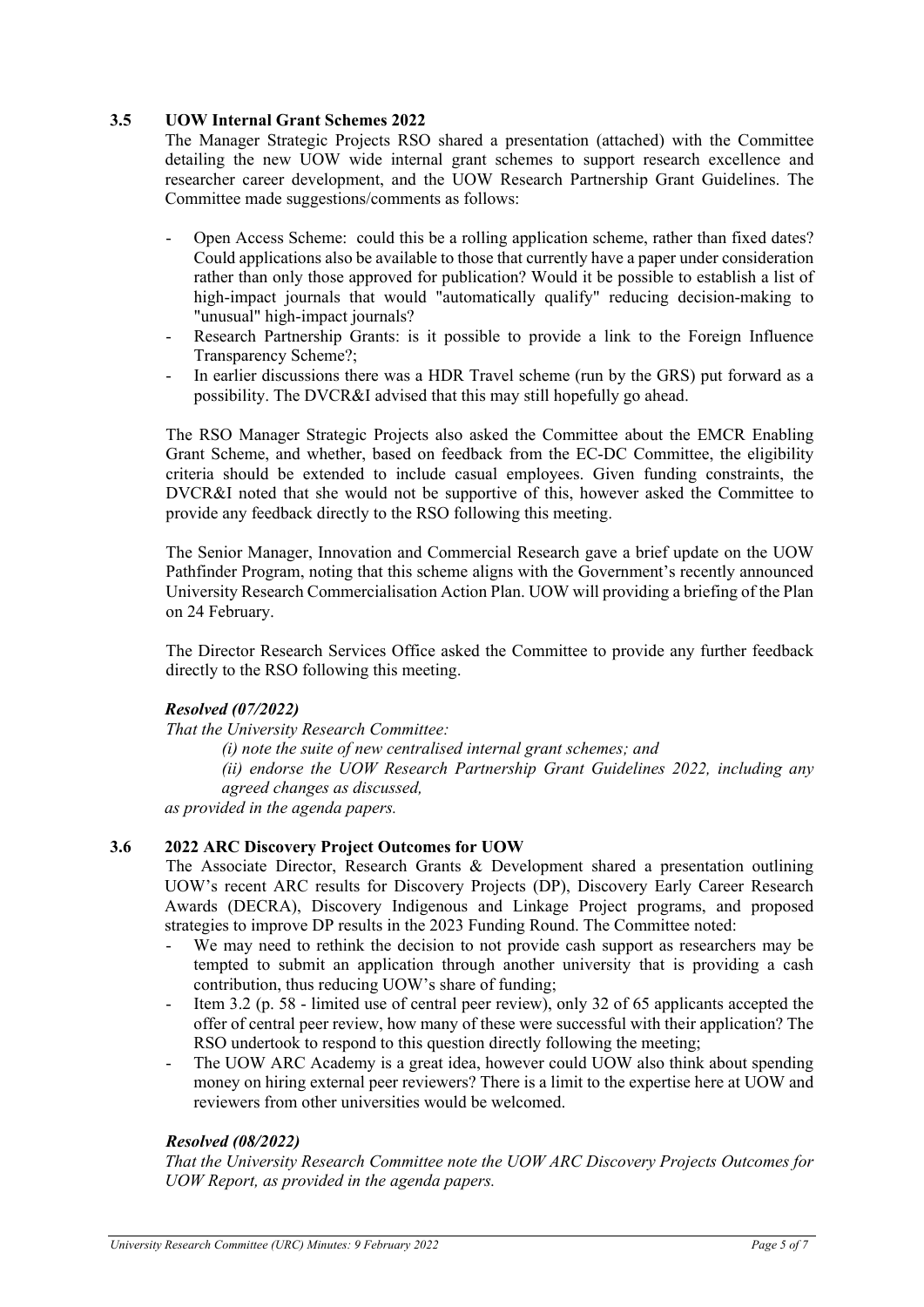# **3.7 Research Stocktake Update**

The Research Reporting and Analytics Manager shared a presentation updating the Committee on the UOW Research Stocktake. The new look dashboards were provided to the ERA & EI Committee in December and demonstrated to the Vice-Chancellor in January 2022.

### *Resolved (09/2022)*

*That the University Research Committee note the Research Stocktake Update, as presented by the Research Reporting & Analytics Manager, at the URC Meeting.*

#### **3.8 Excellence in Research Australia 2023 Update**

The Associate Director Research Analytics & Systems and the Research Reporting & Analytics Manager shared a presentation (attached) updating the Committee on ERA 2023 and noted:

- ARC ERA Submission Guidelines Consultation is open and UOW will be coordinating an institutional response – details will be communicated soon and please provide feedback;
- the ERA Management System is due for completion in Q2 2022;
- ERA progress will be communicated via the RaID Newsletter; and
- An ERA & EI Moodle Site will be available soon.

Any further questions and feedback can be directed to the Research Services Office.

#### *Resolved (10/2022)*

*That the University Research Committee note the ERA2023 Update, as presented by the Associate Director Research Analytics & Systems and the Research Reporting & Analytics Manager, at the URC Meeting.*

# **3.9 UOW Data and Decision Science Initiative**

#### *Resolved (11/2022)*

*That the University Research Committee note the UOW Data and Decision Science Initiative Update, as provided in the agenda papers.* 

#### **PART 4 BUSINESS FROM UOW COMMITTEES**

#### **4.1 SAGE Athena Swan Implementation Committee**

#### *Resolved (12/2022)*

*That the University Research Committee note the minutes of the 27 October 2021 Meeting of the SAGE Athena Swan Implementation (SASI) Committee, as provided in the agenda papers.*

# **4.2 Research Integrity Committee**

#### *Resolved (13/2022)*

*That the University Research Committee note the minutes of the 20 October 2022 Meeting of the Research Integrity Committee, as provided in the agenda papers.*

#### **4.3 Graduate Research Committee**

#### *Resolved (14/2022)*

*That the University Research Committee note the minutes of the 3 November 2022 Meeting of the Graduate Research Committee, as provided in the agenda papers.*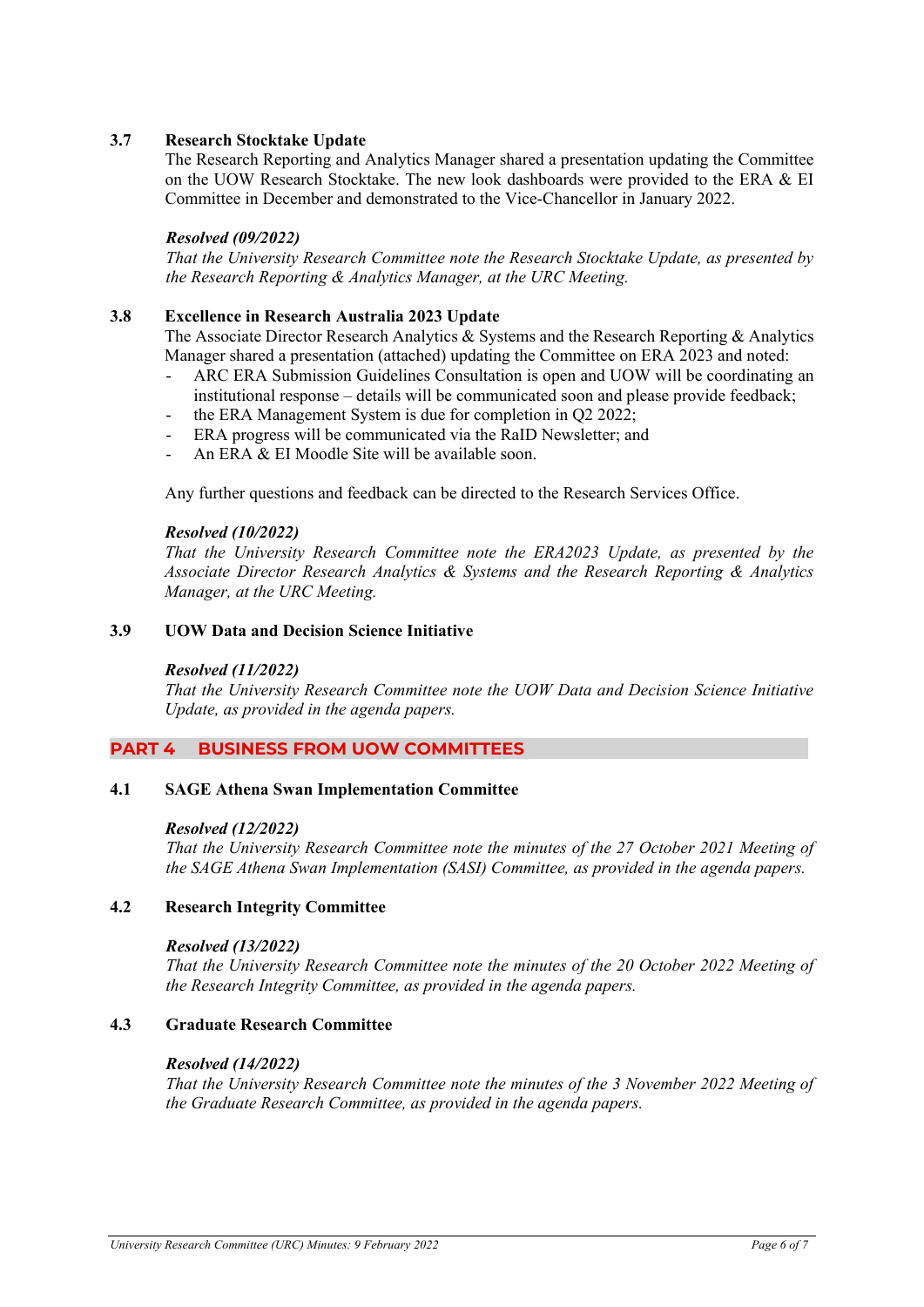# **4.4 Research IT and Systems Committee**

#### *Resolved (15/2022)*

*That the University Research Committee note the minutes of the 19 October 2022 Meeting of the Research IT and Systems Committee, as provided in the agenda papers.* 

#### **4.5 Early Career Disruption Committee**

#### *Resolved (16/2022)*

*That the University Research Committee note the summary for the November 2021 to January 2022 Meetings of the Early Career Disruption Committee, as provided in the agenda papers.* 

# **PART 5 FINAL BUSINESS**

#### **5.1 Other Business**

There was no other business.

#### **5.2 Next Meeting**

The next University Research Committee Meeting will be held on Wednesday 1 June 2022, 10.30am to 12.00pm.

The meeting closed at 11.00am.

# **ACTION ITEMS**

- **1.3** J Evans file URC Minutes 2 November 2021
- **3.2** J Evansforward revised UOW TOR to Governance for Academic Senate agenda
- **3.5** All Committee Members provide feedback
- K Lovasz make changes as discussed
- **3.6** S Delfgou provide response to questions from Prof Okely and Prof Ecroyd<br>**3.8** All Committee Members provide feedback
- **3.8** All Committee Members provide feedback
- **4.1** N Asquith file SASI Minutes
- **4.2** R Perkiss file RIC Minutes
- **4.3** J Greenway file GRC Minutes<br>**4.4** M Oakman file RITAS Minute
- **4.4** M Oakman file RITAS Minutes
- **4.5** L Sherwood file EC-DC Summaries

Jennifer L. Martin (Jun 8, 2022 10:07 GMT+10) ennifer L. Martin

Signed as a true record

Chairperson …/…/2022